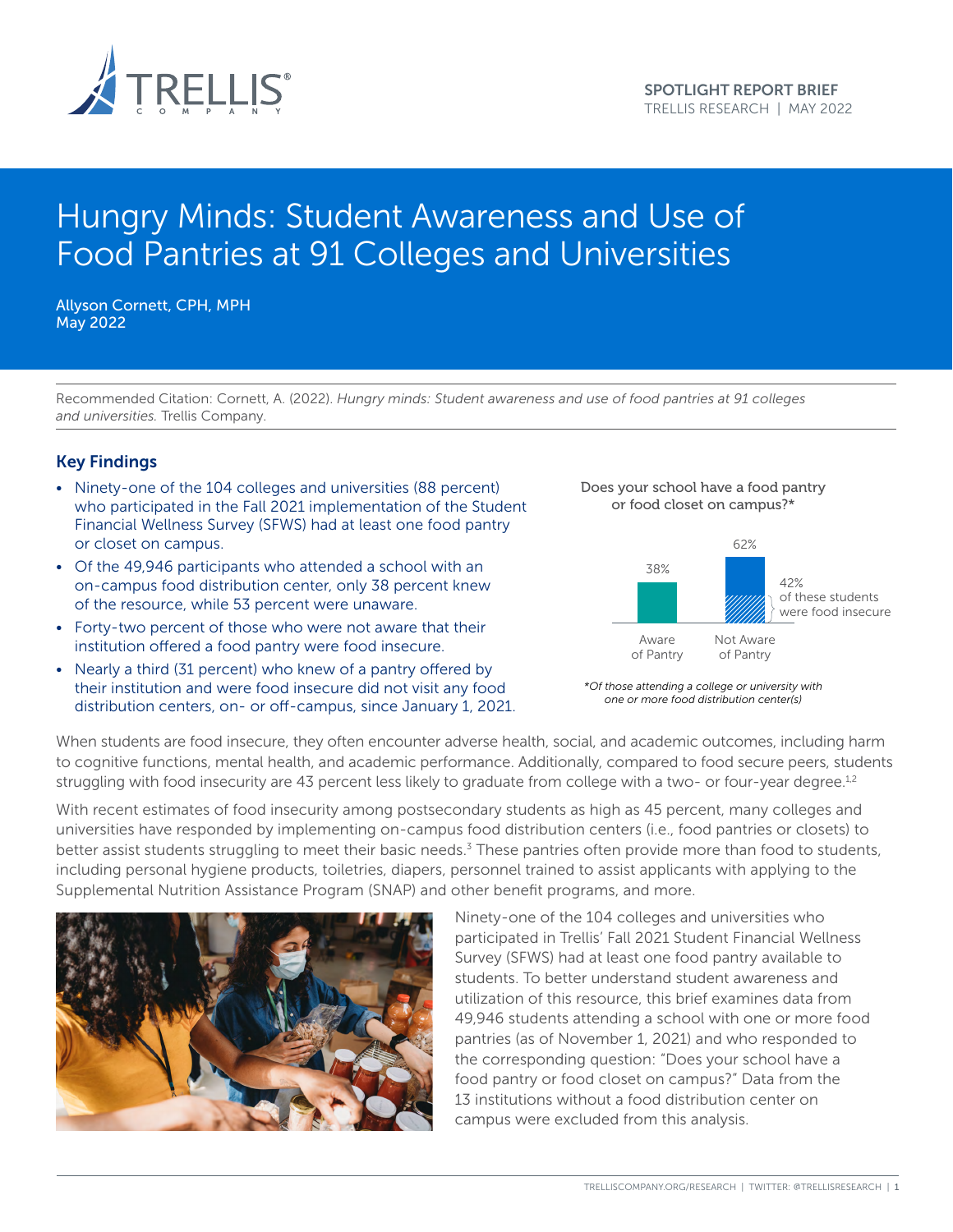# Awareness of Food Pantries

Of the 49,946 students attending a school with an on-campus food distribution center, 38 percent were aware of the pantry, 53 percent did not know of it, and nine percent indicated, incorrectly, that their campus did not have this resource. Sixty percent of those who answered, "I don't know," or "no," (n=30,823) were food insecure, housing insecure, or homeless—indicating a lack of awareness of this benefit among students who may need this assistance the most. Additionally, 42 percent of these students were low or very low food secure.

Students with knowledge of an on-campus food pantry or closet were more likely to report certain life circumstances, including: (1) working part-time; (2) living on campus; (3) identifying as female; and (4) experiencing one or more forms of basic needs insecurity.

When institutions provide on-campus food distribution centers, it often signals that the school not only cares about student success, health, and well-being, but that struggles with food insecurity and hunger are (unfortunately) common during college. Offering food pantries and other resources to students can also help foster a sense of belonging and trust in the institution; in the Fall 2021 SFWS, students who knew of their institution's food pantry were associated with a greater Net Promoter Score (NPS) and a higher likeliness of being a "promoter" than peers without knowledge of the resource (38 v. 32) (see p.3 for more on NPS).4

These students were also more likely to believe that their school makes food affordable, and that their institution has the support services to help address student finances.

## Use of Food Pantries

While there are now food pantries on over 800 college campuses (compared to just 88 in 2012), barriers to access and utilization remain. For instance, food distribution centers, like food pantries, are frequently recognized as sources of social or internalized stigma.<sup>2,5</sup> In a previous study conducted by Trellis Research (see [Studying on](https://www.trelliscompany.org/wp-content/uploads/2019/09/Studying-on-Empty.pdf)  [Empty](https://www.trelliscompany.org/wp-content/uploads/2019/09/Studying-on-Empty.pdf)), many food insecure students expressed feelings of being undeserving or not "needy" enough to use community food programs or resources.

Generally, surveyed students who knew of an on-campus food pantry were more likely to report using a food pantry, on- or off-campus, than those who were not familiar with this resource (20 percent vs. 7 percent). Further, 14 percent of students familiar with this resource had visited an on-campus food pantry at least once since January 1, 2021. However, 5,833 students (approximately

#### Have you visited a food pantry, on or off campus, since January 1, 2021?\*



*with one or more food distribution center(s)*

31 percent) who knew of a pantry offered by their institution and were food insecure did not visit any food distribution centers, either through their institution or a community program, in that same timeframe.

## Conclusion

Results from Trellis' Fall 2021 SFWS highlight the need for colleges and universities to increase their outreach, communication, and promotion of on-campus food distribution centers, like food pantries. Community college students, first-generation students, male students, student-parents, and those working full-time were all less likely to know about an on-campus food pantry at their institution.

While food pantries often serve the broad campus community, shame or stigma, whether internal or external, may prevent eligible students from accessing this needed resource. Colleges and universities can combat the stigma surrounding public benefits and other social services by housing food pantries and other social services in a "one-stop" resource and information hub, such as the **[S.H.A.R.E. Center](https://www.alamo.edu/pac/experience-pac/campus-life/campus-resources/share-center/)** at Palo Alto College in San Antonio, Texas. The S.H.A.R.E. Center provides students with customized programs and services to meet their academic, financial, and social needs, including emergency aid, mental health counseling, a food pantry, diaper bank, childcare services, and more.

While one-stop resource centers and other initiatives can reduce the barriers students face when accessing basic needs supports, more systemic issues—such as limited eligibility for SNAP—must be addressed through public policy change. As a result of guidance issued by the U.S. Department of Education, in collaboration with the U.S. Department of Agriculture (USDA), SNAP eligi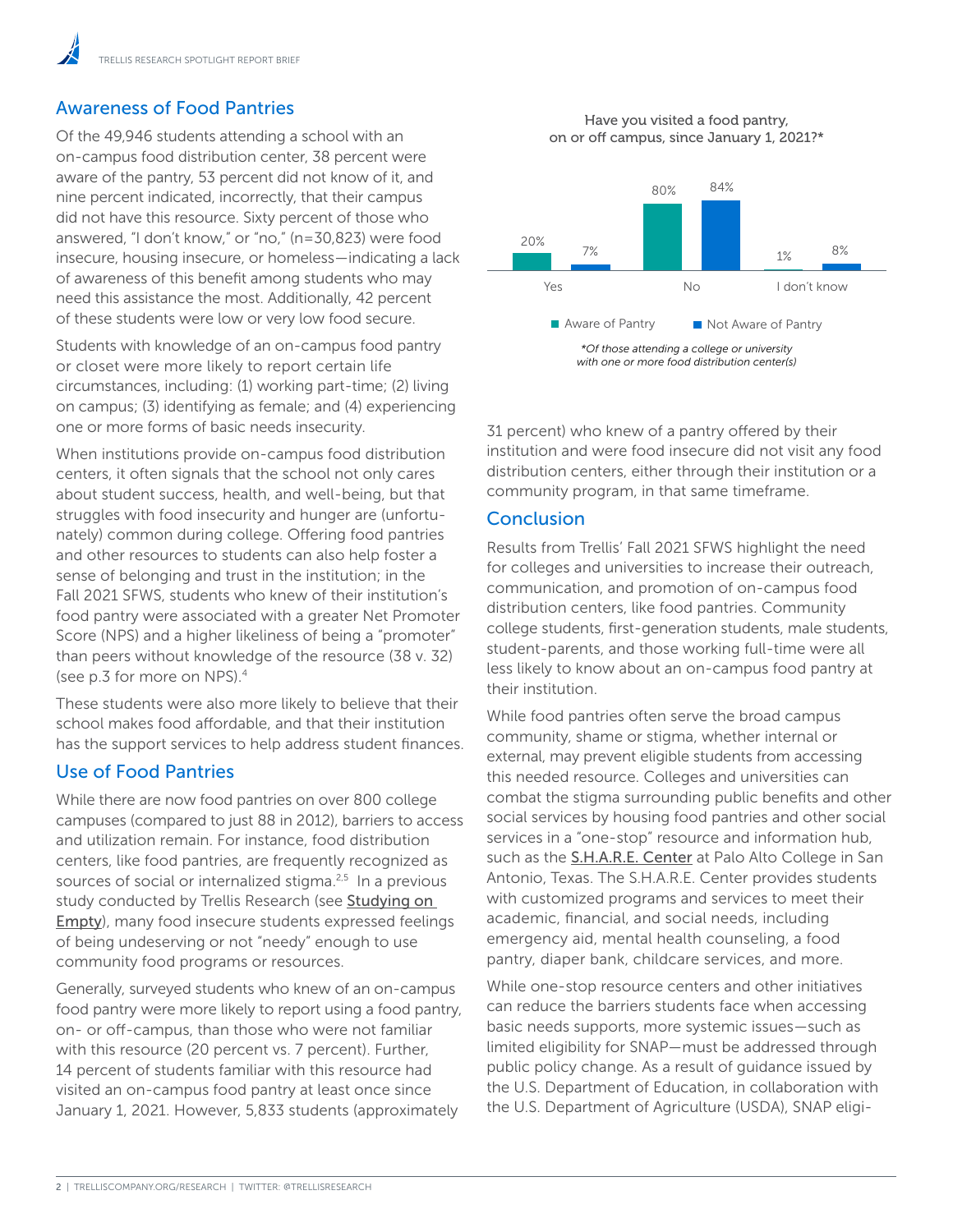bility has been temporarily expanded to include students who: (1) are eligible to participate in state or federal work study programs during the regular academic year; and/ or (2) have an expected family contribution (EFC) of zero dollars for the academic year (determined using Federal Application for Student Aid (FAFSA) data).<sup>6</sup> This expansion will be active until 30 days after the COVID-19 public health emergency has been officially lifted by the federal government (currently mid-July 2022). These exemptions are estimated to result in three million low-income college students qualifying for SNAP benefits who were not previously eligible, including 2.5 million undergraduate students and nearly 500,000 graduate students.<sup>7</sup> Policymakers should consider making these pandemic-related food benefits for college students permanent, especially the provision linking SNAP eligibility to EFC.

## **Measures**

#### Food Pantry Awareness & Use

Q90: Does your school have a food pantry or closet on campus? [Yes, No, I don't know]

Q91: Have you visited a food pantry, on or off campus, since January 1, 2021? [Yes, No, I don't know]

Q92: Please select the type(s) of food pantries you have visited since January 1, 2021: [On-campus food pantry or food closet at my school, Off-campus food pantry or food bank (e.g., at a church, non-profit organization, regional food bank, etc.), Other]

## Food Security

To measure food security within the prior 30 days, a short-form, six-question scale designed by the USDA was utilized.8 This short-form scale has been shown to identify food-insecure individuals and households with high sensitivity and specificity, and minimal bias. Under the short-form survey, individuals who give 2-4 affirmative responses have "low food security" and individuals who give 5-6 affirmative responses have "very low food

security"; both are considered "food insecure." Respondents with 0-1 affirmative responses are characterized as having "high or marginal food security" or food secure.

#### Table 1. USDA 30-Day (Short-Form) Food Security Scale

The food that I bought just didn't last and I didn't have money to get more (Often, Sometimes, Never True)

I couldn't afford to eat balanced meals (Often, Sometimes, Never True)

In the last 30 days, did you ever cut the size of your meals or skip meals because there wasn't enough money for food? (Yes, No)

[If answered Yes to previous question] How many days did this happen?

In the last 30 days, did you ever eat less than you felt you should because there wasn't enough money for food? (Yes, No)

In the last 30 days, were you ever hungry but didn't eat because there wasn't enough food? (Yes, No)

## Net Promoter Score

This survey included a customer satisfaction rating—Net Promoter Score (NPS)—to allow participating colleges and universities to better understand how students perceive their institution. NPS uses a 0-10 scale. Those respondents who score 9-10 are promoters, 7-8 are passives, and 0-6 are detractors. %Promoters - %Detractors = NPS. A positive NPS (>0) is generally considered good, with highest performers usually between 50 and 80.

#### Table 2. Net Promoter Question

How likely is it that you would recommend your school to a friend or family member? o 0 o 1 o 2 o 3 o 4 o 5 o 6 o 7 o 8 o 9 o 10 Not at all Likely **Extremely Likely** 

<sup>1</sup> Johns Hopkins Bloomberg School of Public Health. (2021). Food insecurity during college years linked to lower graduation rate. Food/Nutrition. Retrieved from <https://publichealth.jhu.edu/2021/food-insecurity-during-college-years-linked-to-lower-graduation-rate>

<sup>2</sup> Fernandez, C., Webster, J., & Cornett, A. (2019). Studying on empty: A qualitative study of low food security among college students. Trellis Company. Retrieved from <https://www.trelliscompany.org/wp-content/uploads/2019/09/Studying-on-Empty.pdf>

<sup>&</sup>lt;sup>3</sup> Webster, J., Fletcher, C., Cornett, A., Knaff, C. (2022). Student financial wellness survey report: Fall 2021. Unpublished manuscript.

<sup>4</sup> Supiano, B. (2018, April 14). How colleges can cultivate students' sense of belonging. The Chronicle of Higher Education.

Retrieved from <https://www.chronicle.com/article/how-colleges-can-cultivate-students-sense-of-belonging/> <sup>5</sup> Swipe Out Hunger. (2022). College campus food pantries: Learnings from a 2021 survey. Retrieved from

<https://www.swipehunger.org/wp-content/uploads/2022/04/College-Campus-Food-Pantries-Learnings-from-a-2021-Survey.pdf>

<sup>&</sup>lt;sup>6</sup> United States Department of Agriculture (USDA). 2021. Supplemental nutrition assistance program (SNAP): Students. Retrieved from <https://www.fns.usda.gov/snap/students>  $^7$  Granville, P. (2021, February 2). Congress made 3 million college students newly eligible for snap food aid. Here's what must come next. The Century Foundation.

Retrieved from [https://tcf.org/content/commentary/congress-made-3-million-college-students-newly-eligible-snap-food-aid-heres-must-come-next/](https://tcf.org/content/commentary/congress-made-3-million-college-students-newly-eligible-snap-food)

<sup>&</sup>lt;sup>8</sup> United States Department of Agriculture (USDA). (2021b). What is food security? Retrieved from<https://www.ers.usda.gov/topics/food-nutrition-assistance/food-security-in-the-us/measurement.aspx>